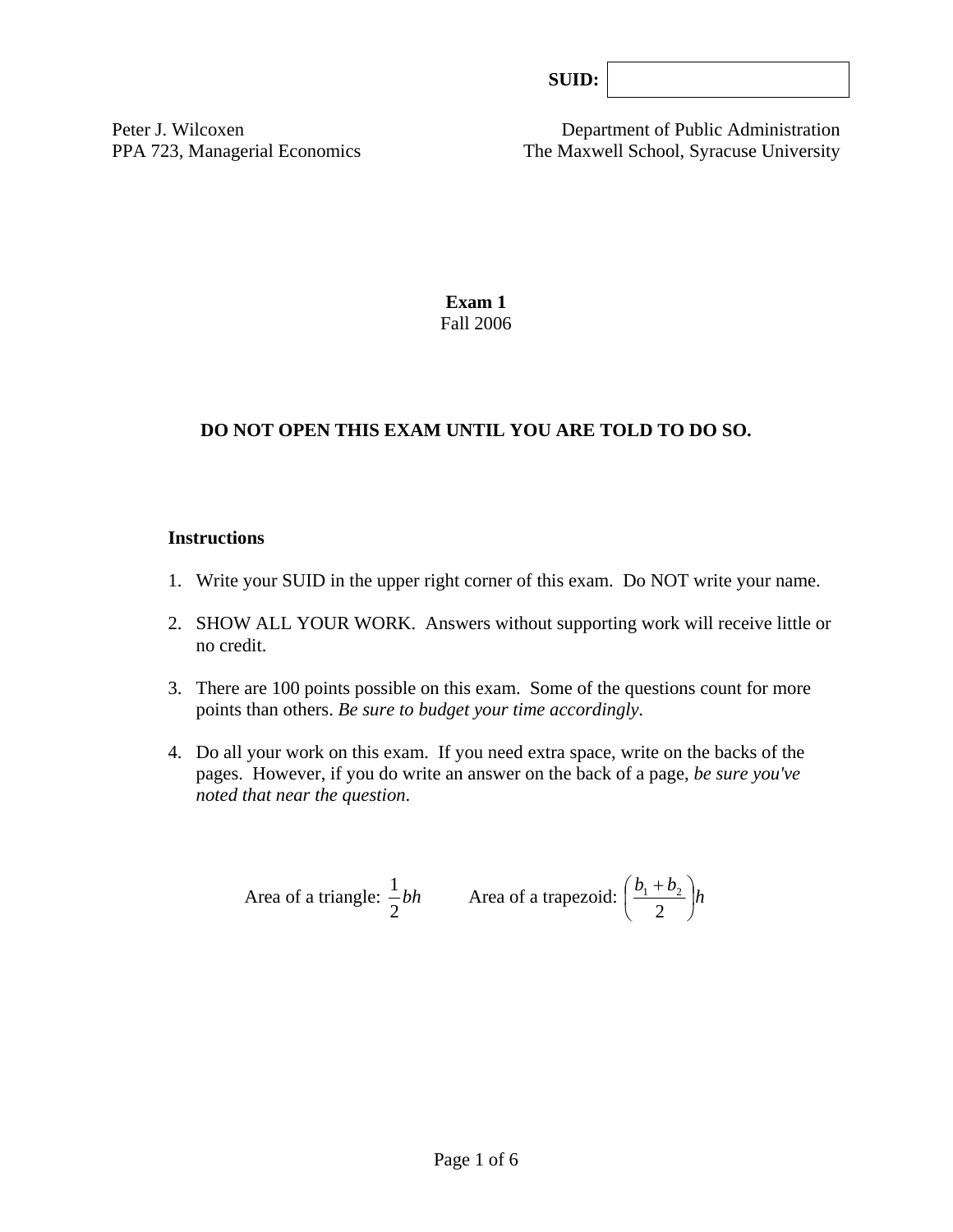## **Part 1 (25 points)**

Suppose a state government wants to raise additional revenue by increasing the tax on cigarettes. At the moment there is a \$1 tax on each pack of cigarettes, and suppliers are willing to sell as many cigarettes as people want to buy as long as they get to keep at least \$4 per pack (that is, their W2A curve is perfectly elastic at \$4). There are 100 million packs sold each year, and the elasticity of demand for cigarettes is -0.5.

A proposal has been made to raise the tax substantially: from \$1 per pack to \$3 per pack. Please calculate the following: the new price, the new quantity consumed, the *change* in consumer surplus due to the tax *increase*, the *change* in producer surplus, the *change* in government revenue, and the deadweight loss, if any.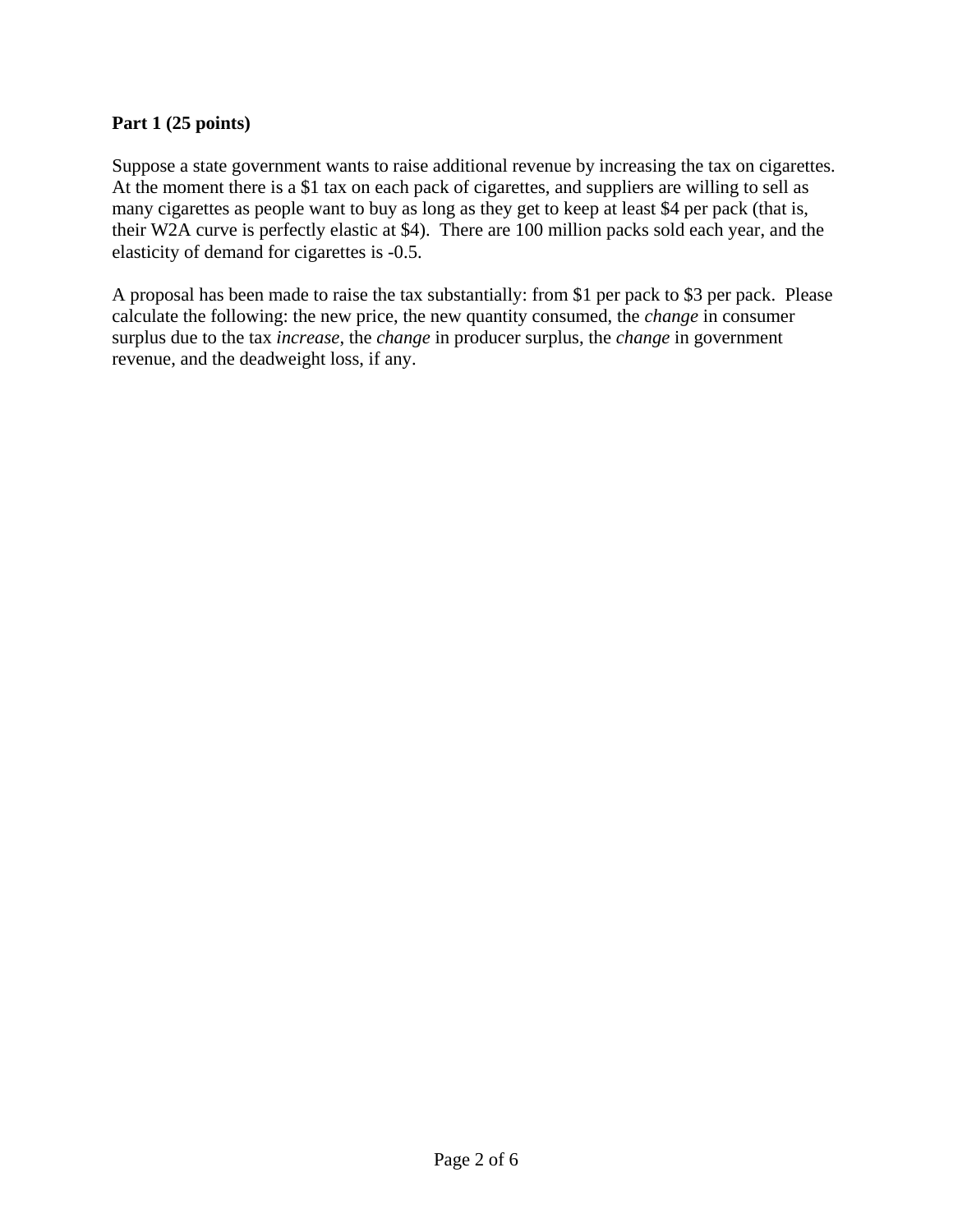## **Part 2 (35 points)**

Suppose that the market demand and supply for a particular good are given by the equations below:

$$
W2P = 5,500 - (1/2)*Q
$$
  
 
$$
W2A = 5Q
$$

(a) Calculate the initial market equilibrium. What will the price and quantity be?

(b) Now suppose the government imposes a \$550 tax on sales of the good. The tax is collected from the seller on each unit sold. Solve for the new equilibrium price and quantity.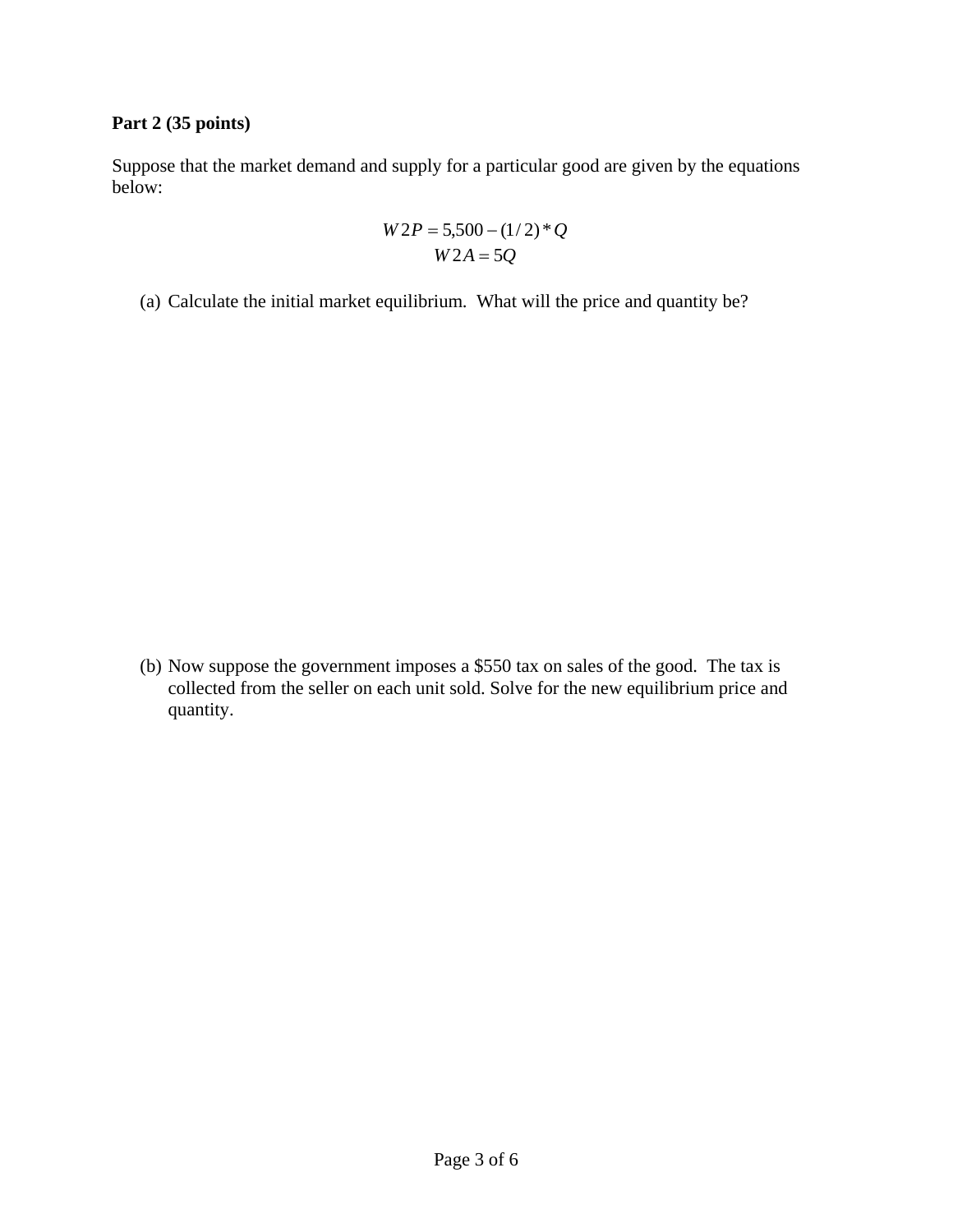# **Part 2, continued.**

(c) Calculate the changes in consumer surplus, producer surplus, government revenue and deadweight loss caused by the tax in part (b). Who bears most of the burden of the tax, producers or consumers? Why does it turn out that way?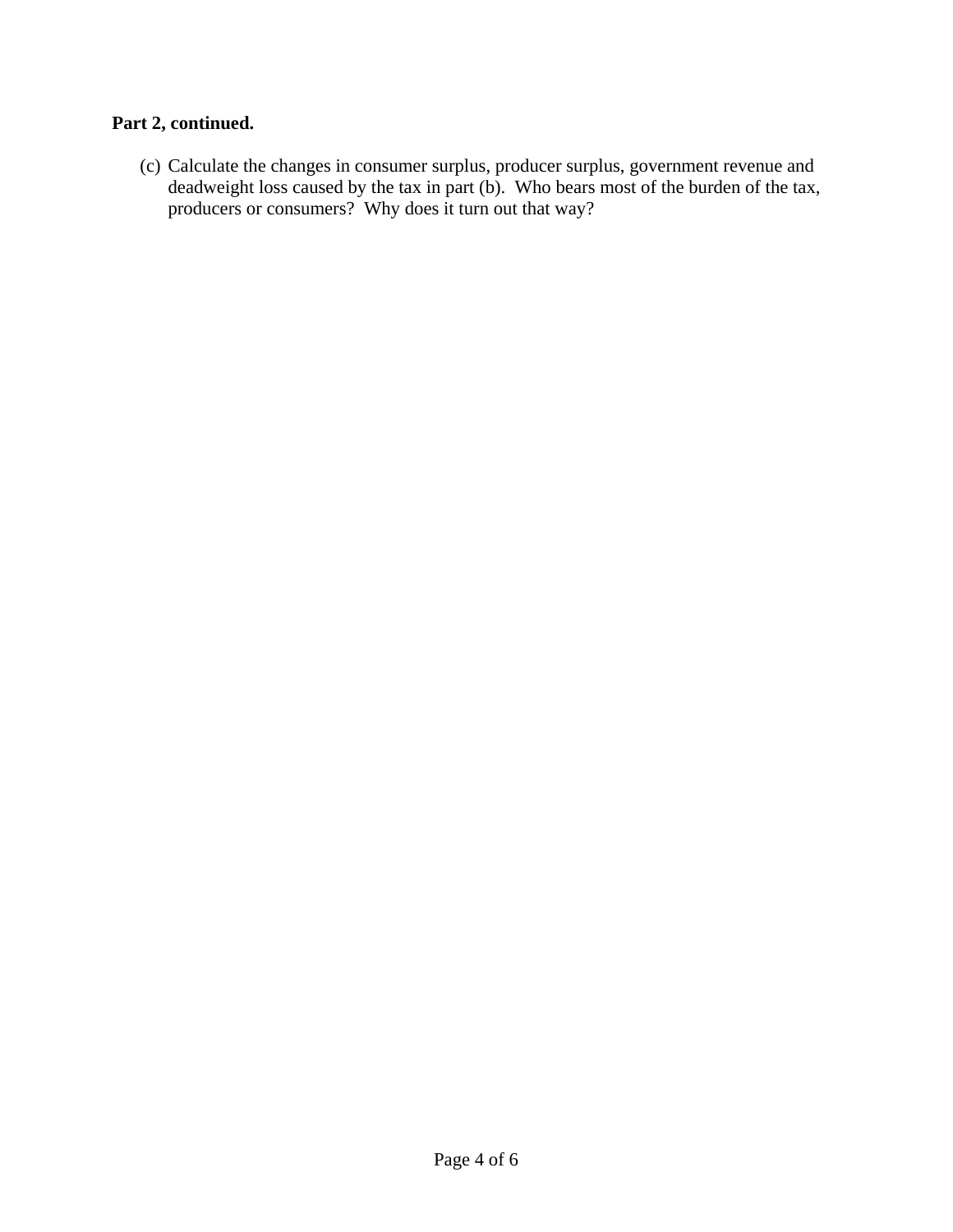## **Part 3 (25 points)**

A government wishes to use a subsidy to increase the public's use of a particular health care service. The supply of the service is perfectly elastic at \$100, and initially there is no tax or subsidy on the service. The service is consumed by two groups of consumers. Group A consumes 100 units and has a demand elasticity of -2. Group B consumes 200 units and has a demand elasticity of -0.5.

Suppose the government decides to provide sellers with a \$20 subsidy on each unit of the good. A consultant has predicted that the total amount spent on the subsidy will be  $$20*300 = $6,000$ , and you have been asked to evaluate the consultant's report. Please calculate the following: the new price, the change in each group's consumption of the service, and the total amount spent by the government on the subsidy. If the total cost of the subsidy is not \$6,000, explain what the consultant did wrong.